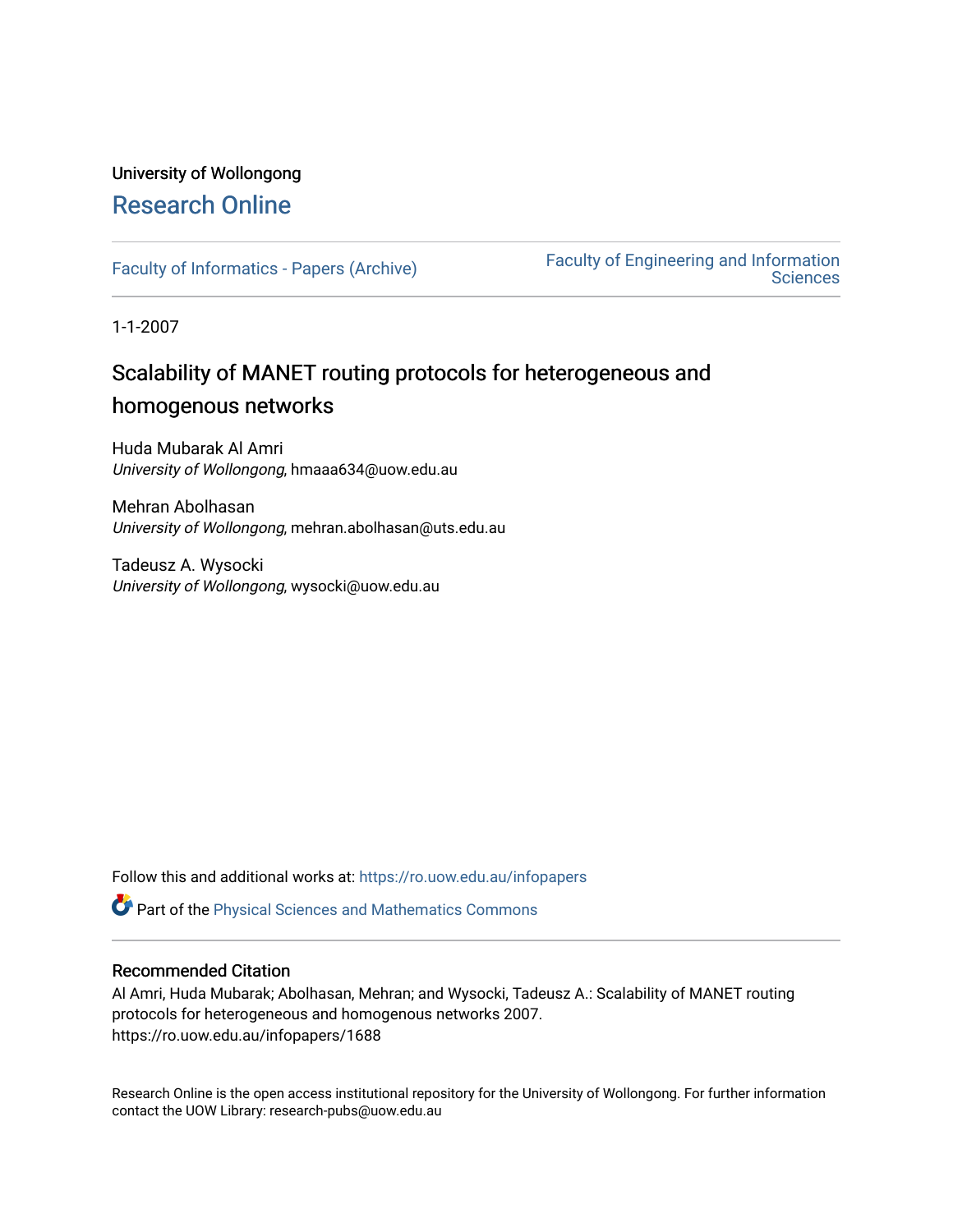### Scalability of MANET routing protocols for heter ogeneous and homogenous networks

#### **Abstract**

In Mobile Ad hoc Network (MANET), mobility, traffic and node density are main network conditions that significantly affect the performance of routing protocols. Much of the previous researches in MANET routing have focused on developing strategies, which suit one specific networking scenario. Therefore, there is no existing protocol that can work well in all different networking scenarios. This paper reviews characteristics of each different classes of routing protocols. Moreover, most of current routing protocols assume homogeneous networking conditions where all nodes have the same capabilities and resources. Although homogenous networks are easy to model and analysis, they exhibits poor scalability compared with heterogeneous networks that consist of different nodes with different resources. This paper presents extensive studies simulations for DSR, AODV, LAR1, FSR and WRP in homogenous and heterogeneous networks. The results showed that these which all protocols perform reasonably well in homogenous networking conditions, their performance suffer significantly over heterogonous networks.

#### Keywords

Scalability, MANET, routing, protocols, for, heterogeneous, homogenous, networks

#### **Disciplines**

Physical Sciences and Mathematics

#### Publication Details

Al Amri, H., Abolhasan, M. & Wysocki, T. A. (2007). Scalability of MANET routing protocols for heterogeneous and homogenous networks. IEEE International Conference on Signal Processing and Communication Gold Coast: ICSPCS2007.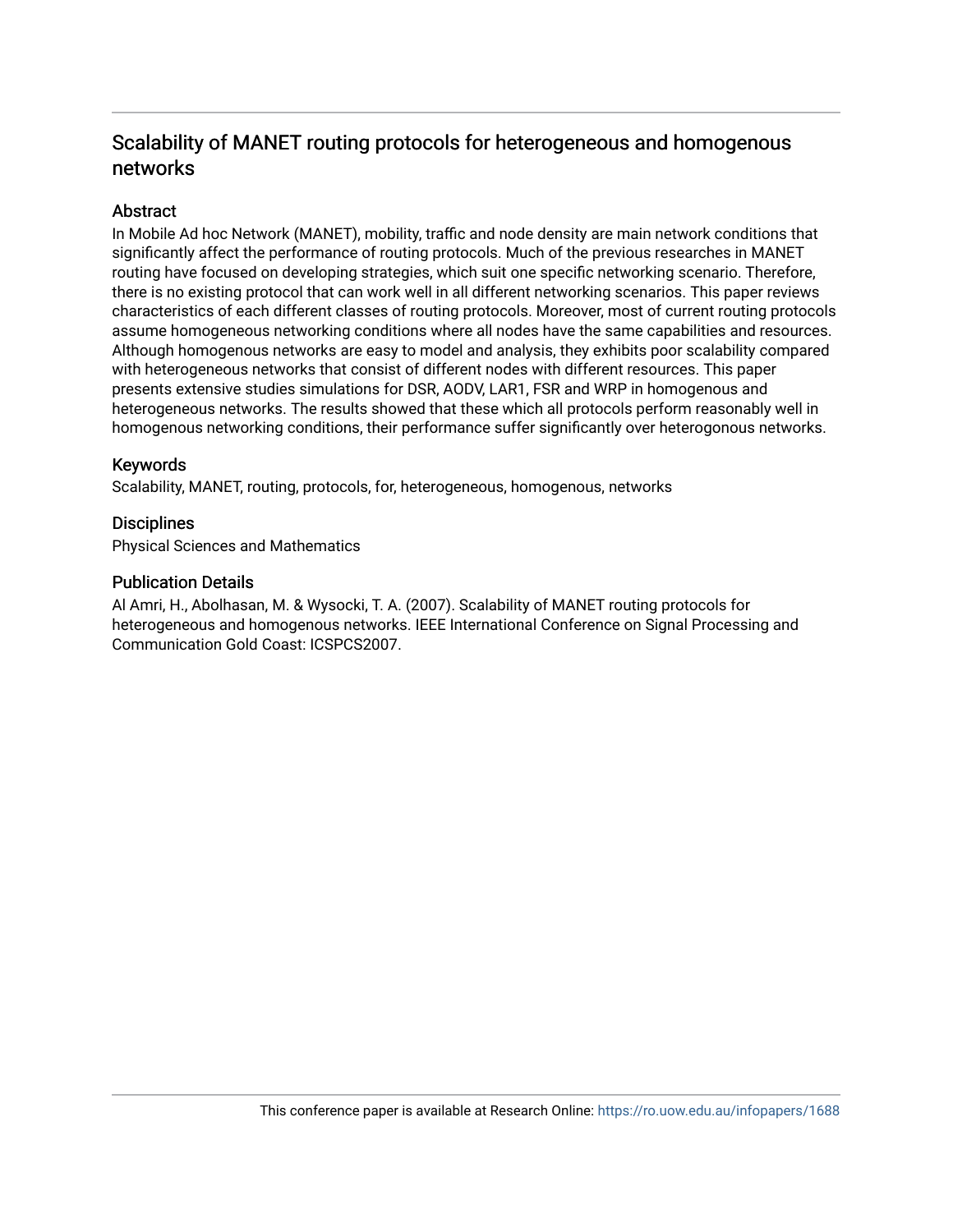# Scalability of MANET Routing Protocols for Heterogeneous and Homogenous Networks

Huda Al Amri, Mehran Abolhasan , Tadeusz Wysocki

Telecommunication and Information Research Institute, University of Wollongong, Wollongong, NSW 2522, Australia

*Abstract-* **In Mobile Ad hoc Network (MANET), mobility, traffic and node density are main network conditions that significantly affect the performance of routing protocols. Much of the previous researches in MANET routing have focused on developing strategies, which suit one specific networking scenario. Therefore, there is no existing protocol that can work well in all different networking scenarios. This paper reviews characteristics of each different classes of routing protocols. Moreover, most of current routing protocols assume homogeneous networking conditions where all nodes have the same capabilities and resources. Although homogenous networks are easy to model and analysis, they exhibits poor scalability compared with heterogeneous networks that consist of different nodes with different resources. This paper presents extensive studies simulations for DSR, AODV, LAR1, FSR and WRP in homogenous and heterogeneous networks. The results showed that these which all protocols perform reasonably well in homogenous networking conditions, their performance suffer significantly over heterogonous networks.** 

#### I. INTRODUCTION

Mobile Ad hoc NETworks (MANET) are a group of wireless mobile nodes that have no fixed infrastructure. Therefore each node can act as router or an end-user node. Many routing protocols have been proposed to mange the communication on this kind of networking. Moreover, there are many issues that must be considered in constructing any routing protocol such as power consumption, reliable data delivery, and overheads and delays.

Recent work on MANET routing protocols have focused on achieving stability and reliability to reduce packet loss, communication overheads, and to increase data delivery ratio. Different approaches have been proposed to achieve those goals. Some of those focused on improving physical layer to provide reliable transmission, like diversity techniques, coding and Single Path Parallel Relays (SPPR) strategies [1-3]. Cooperation between link layer and network layer was another approach [3], where the state and the availability of the link on link layer were analyzed before calculating the routes [3]. Others expanded the existing protocols like AODV, LAR, and DSR by implementing the multipath strategy [4, 5]. However, mobility of the nodes has not been the main focus of those papers. We anticipate that several problems in MANETs arise due to the mobility such as high data delay and low packet delivery ratio. Hence, node mobility has to be considered in order to achieve high stability and reliability. Different strategies have been implemented in [6-8] to satisfy different degrees of mobility. On the other hand, most existing routing protocols have not been able to satisfy both scalability and mobility. Many routing strategies have been proposed to improve the performance of existing protocols or design new ones to deal with mobility or node density. In [8], Adaptive Cell Relay routing protocol (ACR) has been designed to deal

with different density degree of the nodes to achieve high scalability. It uses two different routing strategies: the cell relay (CR) routing for dense networks, the large cell (LC) routing for sparse networks. It also monitors the node density changes to determine which routing strategy to apply according to the network density. A routing framework has been proposed in [6] to work on different mobility classes that are low, normal and fast. Mobility class was calculated using the proposed mobility metric referred to as "Stability". Stability is based on associativity that is defined as a time where the node can communicate with other nodes, and according to the stability value, a protocol is selected to route the packet. If a node is classified to be slow then a proactive protocol, like DSDV, will be used, if mobility class is normal then a reactive protocol like AODV will be applies, and the introduced RUNNER protocol will route the data if the mobility class is fast. In [9], two new protocols have been proposed to work with high mobility nodes in MANET. The idea behind these two protocols is that there is a group of mobile nodes which move throughout the entire network to receive and deliver data and control messages. These nodes are called the support nodes. One of the protocols is called Snake where the support nodes are predefined and then a leader election is carried out. The leader manages the movement of its group of support nodes in a form of snake movement. While each support nodes in RUNNER (second protocol) moves independently like a runner. However, the idea of support protocols cannot be applied in homogenous systems. Support nodes should have more capabilities and resources.

Few comparisons between different existing protocols have been published such as in [10, 11]. For example, in [10], AODV protocol and RUNNNER protocol have been evaluated. It has been found that AODV has higher data delivery ratio and lower data delay in dense network and low mobility of nodes. This is because AODV can reach destinations easily in such network conditions. On the other hand, RUNNER performs better in high mobility network where the support nodes are faster in delivering data. In [11], DSDV, AODV, and DSR have been compared in different scenarios of nodes mobility and traffic loads. The simulation results showed that reactive protocols (DSR and AODV) performed better than proactive protocols when nodes were moving. In addition, DSR works well with low traffic while AODV behaves better in higher traffic. A probabilistic model has been proposed in [12] to evaluate overhead of routing protocols of MANET. This model depends on network topology and data traffic parameters to estimate the number of control packets. In addition it can help identifying a protocol for particular situation. This model was tested by comparing it with existing simulations of AODV,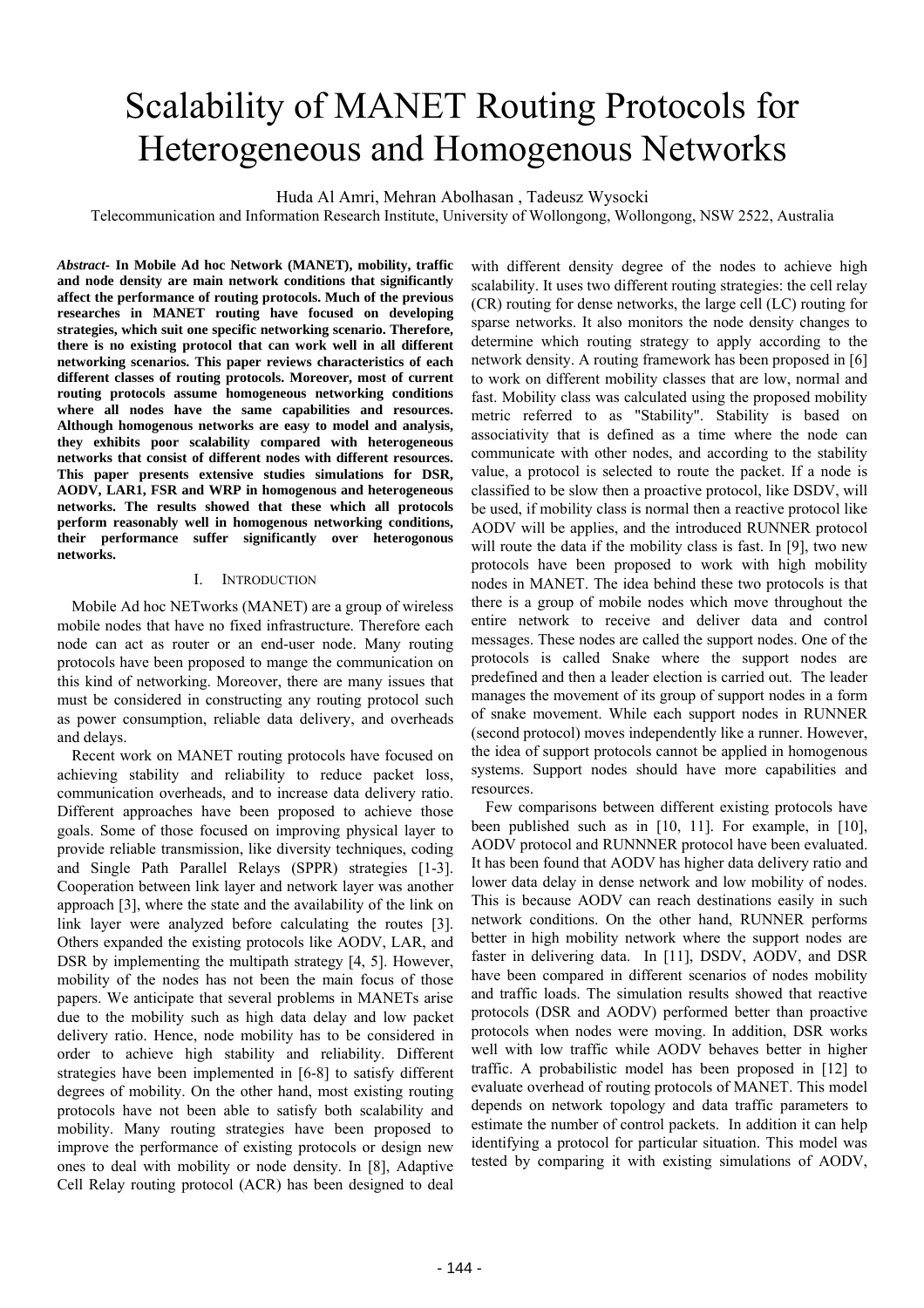DSR, and OLSR. Reactive protocols again performed better than proactive protocols when the mobility increases.

Most of current routing protocols assume homogeneous network conditions where all nodes have the same capabilities and resources. Although homogenous network are easy to model and analysis, they exhibits poor scalability compared with heterogeneous networks that consist of different nodes with different resources. Heterogeneous MANET comprise of mobile devices as Fig.1 that have different communications capability such as radio range, battery life, data transmission rate, etc. Moreover, in real world, some of MANET networks are obviously heterogeneous like military battlefield networks and rescue operations system. For instance, in a rescue operations system as Fig.2, there are limited mobile devices that are provided to individual rescuers, ambulances and police vehicles, and helicobacter. Limited mobile devices have lowest communication capabilities, while helicobacter is the most powerful communication device which forms backbone of the rescue team. Therefore, heterogeneity of nodes is another issue that needs to be considered in constructing and developing routing protocols for MANETs.





Figure. 2: Heterogeneous MANET in rescue operations System.

Recently, a few publications have introduced some strategies to develop routing protocols to accommodate heterogeneous MANETs. On-demand Utility-Based Routing Protocol (OUBRP) strategy has been proposed in [13] to develop reactive routing protocols to efficiently utilize the heterogeneity of nodes. A utility-based route discovery algorithm is used to choose the richest nodes with highest level of resources during route discovery stage. The utility level of resources is reduced, if the route was not found. OUBRP reduces the number of re-broadcasting nodes. This strategy has been implemented over AODV. It has been found that this strategy improves routing discovery and reduces effect of route failure. In [14], scalability issue of OLSR in heterogeneous MANET has been studied. The study show that OLSR it does not differentiate distinct nodes with different communication capability and resources. This paper proposed a strategy to optimize OLSR to be scalable over large heterogeneous MANET. OLSR was improved by organizing nodes in hierarchal structure. Hierarchal OLSR (HOLSR) has eliminated overheads and reduces the size of routing table. With HOLSR, the nodes are organized in logical level, where nodes with lowest resources are in lower level. Each level has many clusters, where the cluster head is a powerful node with highest communication capability. HOLSR and flat OLSR have been compared in terms of control overhead, computations overhead, and end-to-end delay. HOLSR shows significant improvement to the performance of OLSR. Also it performs well in large heterogeneous MANET.

A new routing protocol was proposed in [15] to make use of heterogeneity in MANET. The entire network area was divided into cells with same size. The most powerful node in a cell acts as a gateway, where most the routing load goes through. This powerful node is called B-node. All B-nodes form the backbone of the entire networking. B-nodes reduce number of hops because they have high communication capability to transmit data.

Heterogeneous MANETs have the potential of reducing the amount of power used at user nodes. In [16] author state that supply of power in heterogeneous wireless ad hoc networking can affect the lifetime of network. They proposed a cross- layer for Device Energy-Load Aware Relaying (DELAR) strategy to utilize powerful nodes. This strategy suggested having a schedule to use different transmission powers in different periods. They also proposed "mini-routing" and Asymmetric MAC (A-MAC) to support link level acknowledgements with unidirectional links. The simulation of DELAR showed that this strategy can reduce power consumption and increase lifetime of network.

The common approach to dealing with heterogeneity of nodes in previous papers [13-15] is to assign most of the routing load for the powerful nodes, as they possess more resources and communication capabilities. Consequently, this approach eliminates number of hopes and can reduce delay. However, this strategy may create critical problems if the powerful nodes go off-line. For example, in a battlefield network scenario, if a vehicle or a tank possessing more powerful communication capabilities was destroyed, then the communication with others including soldiers and vehicles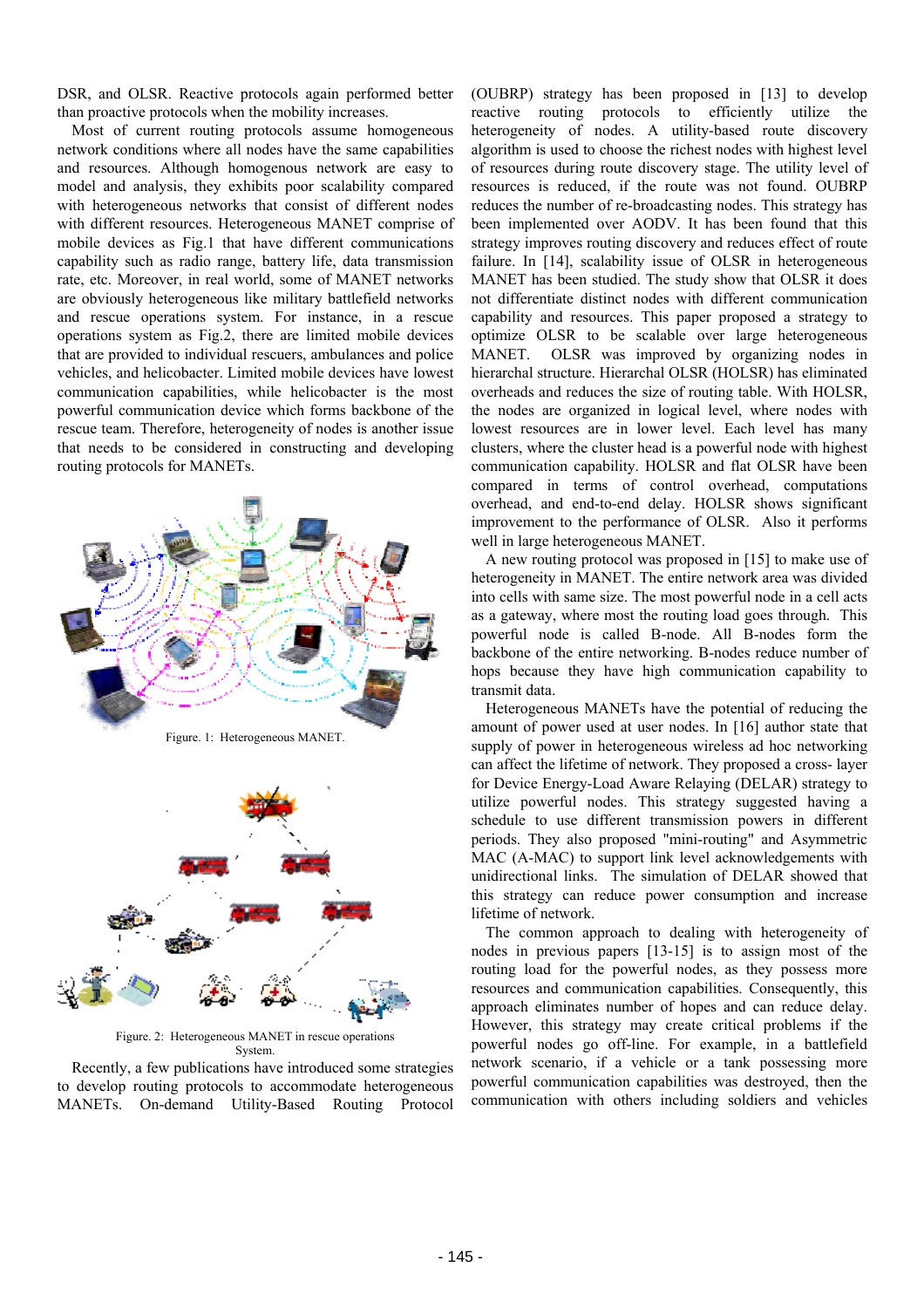could be lost. Most publications have not considered this situation. There should be alternative strategies to recover any fault on powerful nodes that have been assigned as routers.

Up to now, several reviews have been published which described the functionality and theoretical performance of MANET routing protocols. For example, in [17, 18] routing protocols for MANETs have been revised and classified according their scalability. However, no study has attempted to evaluate the performances of current routing protocols in heterogeneous MANETs. In this paper, different classes of MANET routing protocols are reviewed. A suitable class of routing protocols is suggested to perform well in a particular network conditions. Additionally, the performances of DSR, AODV, LAR1, FSR and WRP are compared by simulating them in homogenous and heterogeneous MANET.

In section two, a review of the key features of existing routing protocols is summarized. The performance of these protocols is analyzed in section three. Section four describes our simulations of different protocols in homogenous and heterogeneous MANET. Section five discusses our results. Last section concludes this paper.

#### II. REVIEW OF MANET ROUTING PROTOCOLS

Routing protocols for MANETs have been classified according to the strategies of discovering and maintaining routes into three classes: proactive, reactive, and hybrid [17]. Of course, each routing protocol reacts differently to node mobility and density. A routing protocol for MANETs is usually evaluated in terms of performance metrics that are endto-end delay, overhead, throughput and data delivery ratio. This section outlines the main features of each class. Also, a brief summary about the protocols that have been used in simulations is given.

Proactive Routing Protocols

Proactive routing protocols acquire routing information periodically and store then in one or more routing tables. The differences among the protocols in this class are routing structure, number of tables, frequency of updates, use of hello messages and the existence of a central node. Therefore, each protocol reacts differently to topology changes. Flooding of routing information is the mechanism that is often used to discover and update routes. However, it is common that proactive protocols generate more control traffic and overhead than other protocol classes because of periodic updating which increases as the number of nodes increases. Moreover, they extensively use memory for storing those tables. Examples proactive routing protocols are: Wireless Routing Protocol (WRP) and Fisheye State Routing (FSR). With WRP [19], each node maintains four routing tables. As the network increases, this protocol consumes significant amount of memory. Moreover, hello messages are used to ensure the connectivity with neighbors. Consequently, this will consume more bandwidth and power.

FSR [20] is another proactive protocol. This protocol updates network information frequently for nodes that are within its scope only. Therefore, it is more scalable than WRP. However, FSR is not adaptable to high mobility.

#### Reactive Routing Protocols

Reactive routing protocols discover or maintain a route as needed. This reduces overhead that is created by proactive protocols [17, 21]. Flooding strategy is used to discover a route. Reactive routing protocols can be classified into two groups: source routing and hop by hop routing. In source routing, data packet headers carry the path to destination. Hence, intermediate nodes do not care about maintaining the routing information. On the other hand, this kind of protocols may experience high level of overhead as the number of intermediate nodes increases. Also they have a higher chance of a route failure. Packets in the second group of reactive protocols have to carry only destination and next hop addresses which means that nodes have to maintain and store routing information for active routes. In general, reactive protocols suffer from delay because of the route discovery process. Ad hoc On-Demand Distance Vector (AODV) [17, 22] and Dynamic Source Routing protocol (DSR), and Location-Aided Routing (LAR) are well-known reactive routing protocols.

AODV is a hop-by-hop routing protocol, which introduces a more dynamic strategy to discover and repair route when compared to DSR. Destination sequence numbers are used to avoid the problem of infinite loops. AODV maintains only active routes to reduce overheads and control traffic. This protocol is applicable for different levels of node density, mobility and loads. It is suitable for scenarios with moderate mobility and density networks.

DSR is a reactive source routing protocol [17, 23]. It discovers routes on demands using route discovery and maintenance strategy. Multiple routes are applied to achieve load balancing and to increase robustness. DSR can operate well with high mobility nodes because it can recover from routes failure quickly. It can support up to one hundred node which means it can work well over medium network density.

LAR [24] uses GPS information to detect the location of nodes. This reduces overhead due to flooding. This protocol has two strategies for route discovery. Firstly, it limits the RREQ propagation for define area (i.e. Request Zone). Secondly, stores the coordinates of destination node where the route request packets travel toward the destination coordinators. This reduces overheads. However, each node must have GPS.

#### Hybrid Routing Protocols

Hybrid protocols exhibit both reactive and proactive features. Proactive strategy is used to discover and maintain routes to near by nodes, while routes to far away nodes are discovered reactively. Consequently, overheads and delay that are introduced by proactive protocols and reactive protocols, respectively, are minimized. Hybrid protocols have been known to be more scalable than others fewer nodes take part in routing and topology discovery. In Zone Routing Protocol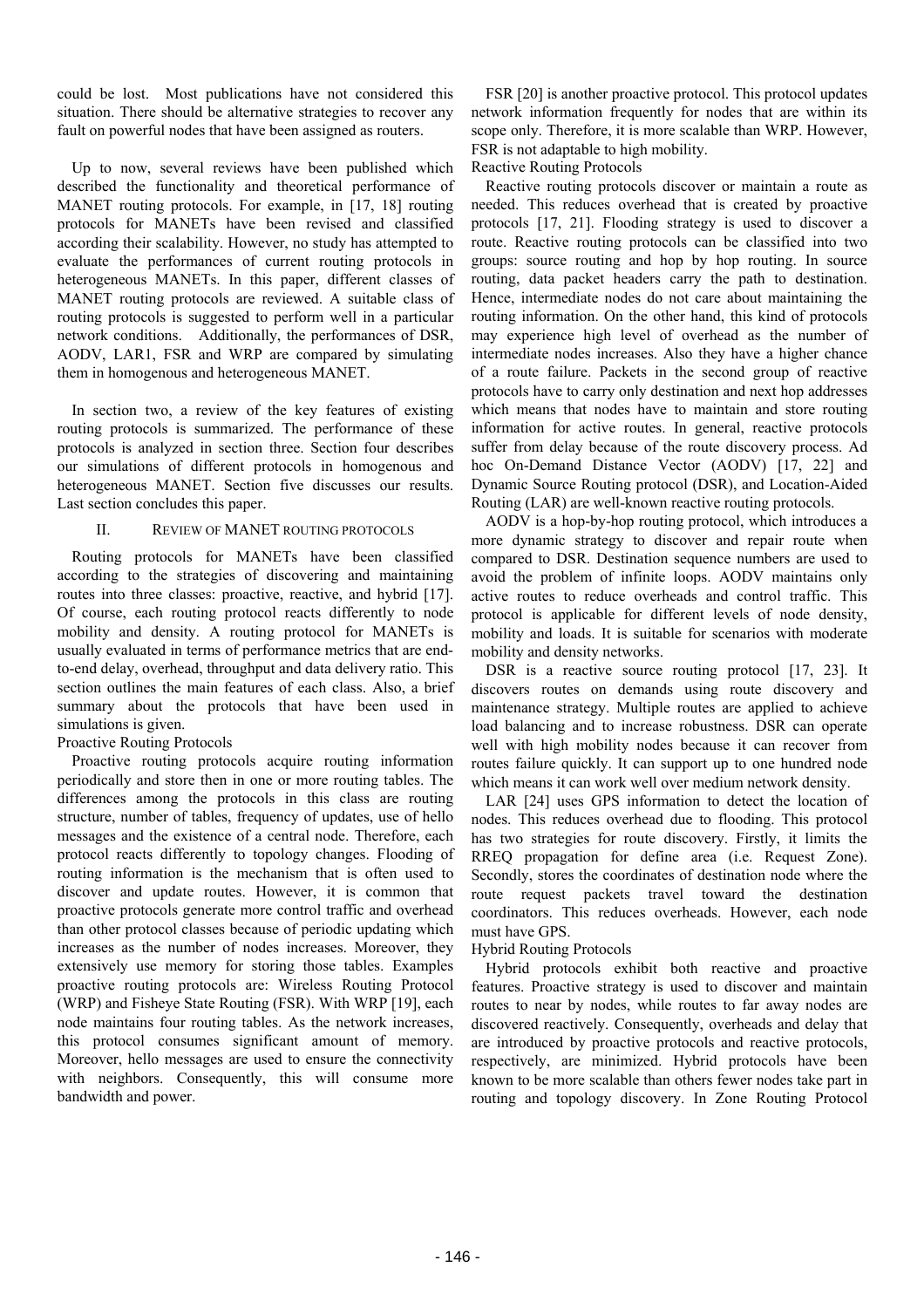(ZRP), the nodes are grouped into zones. Communications between nodes depend on their locations in the zone. Another example of hybrid protocol that can adapt to changes in node density and mobility is Scalable Location Update Routing Protocol (SLURP). It uses GPS information to mange node location and eliminates global routing. Each node is associated with a home region and sends its new location to its home region as it moves .Hence, when a route is required, the source node only have to query the home region of the destination. This protocol is suitable for large networks where the number of nodes and their mobility are high [17, 25].

Hierarchal and Geographic Routing Protocols

MANET routing protocols can be divided also according to routing structures into flat routing protocols, hierarchal routing protocols, and geographic position information assisted routing protocols [18, 26]. Each protocol routes data proactively or reactively or uses the combination of the two strategies. Flat protocols can be tables driven (proactive) like DSDV and on demand protocols (reactive) like DSR. Those protocols have been described previously.

The idea of wireless hierarchal routing protocols is to group mobile nodes to reduce the area of flooding. The nodes are grouped in terms of clusters, trees or zones where there is a leader that manages routing in its area. Each node has different functionality depending on its location inside the group or outside it. This strategy reduces the size of routing tables and the routing information [18]. Example of wireless hierarchal routing protocols is the ZRP. The advantages of those protocols are in the reduction of overheads and improved scaling of large networks compared to flat routing protocols. However, when node mobility is high, hierarchal routing may introduce more overhead due to cluster re-calculation. In addition, a cluster head is a critical node and communication breaks if it goes down.

Geographic position information assisted routing protocols improve routing by using Global Position System (GPS) receivers built into the nodes to get their location information [18]. Those protocols route the data using Geographic Addressing and Routing (GeoCast) where messages are sent to all nodes in specific geographical area. GeoCast uses the geographical information rather than logical addresses. Geographical information about nodes eliminates propagation of routing information. Hence, geographical protocols have more efficiency in adapting to changes in node density compared to other protocols. Examples of geographic routing are DREAM and SLURP. However, mapping address to location produces more overheads. In addition, using GPS consumes the power of a mobile node.

#### III. COMPARISON OF DIFFERENT CLASSES OF ROUTING PROTOCOLS FOR MANETS

In this section, comparison of proactive, reactive and hybrid protocols is outlined by combining their published theoretical performance [27] [12]. That comparison is further verified through the published simulation results [6, 11, 27-30]. Based

on that comparison, a suitable class of routing protocols is suggested to perform well in a particular network conditions.

#### *A. Theoretical and model based analysis*

Proactive protocols are the oldest protocols that have been derived from wired network routing protocols to work in the wireless environment. Therefore, they possess many features of wired routing protocols like routing tables that are used to keep the routing information, which are periodically updated even if not needed. As the node moves, there is a flooding of packets containing the topology changes causing high overheads. Hence, in general, proactive protocols produce more overheads resulting in a lower throughput in case of high mobility as illustrated in theoretical and model based analysis below.

In order to compare the protocols, the following set of parameters is usually defined:

N=number of nodes.

L=average path length (in hops).

R=average number of active routes per node.

µ=average number of link breakage per second (reflect mobility degree).

 $\alpha$ =route activity, which gives how the frequently the node is changing its destination.

ρ=route concentration factor that monitors the traffic hotspots in MANET.

Proactive, reactive and hybrid protocols have been evaluated theoretically in [27]. It has been found that asymptotic overhead for proactive is  $O(N^{1.5})$  due to the process of maintaining and forwarding tables to keep periodic updates. In reactive protocols, route requests and reply messages create overhead of cost  $O(N^2)$ , while in hybrid protocols this is  $O(N^{1.66})$ . The number of packets that are produced by proactive protocols per second is  $\mu^* L^* N^2$  while for reactive protocols is  $(\alpha + \rho^* R^* \mu)^* L^* N^2$ . Reactive is found to be better than proactive if  $\mu^* L^* N^2 > (\alpha + \rho^* R^* \mu)^* L^* N^2$ . It has been concluded in [25] that proactive protocols can be used mostly in static or quasistatic networks, reactive protocols are preferred in more dynamic networking, while hybrid protocols are more efficient in adapting to changes in network conditions.

Analytical model that compared control overhead with mobility and data traffic for proactive and reactive protocols for MANETs has been also presented in [12]. It has been found that number of packets produced by optimized reactive protocols in MANET is  $o_r \mu a L N^2$  and  $o_p \mu A N p N^2$  for optimized proactive protocols, where

 $o_r$ = route request optimization factor.

 $AN_p$ =active next hops ratio.

a= number of active routes per node (activity).

 $o_p$ = broadcast optimization factor.

As a result of comparing those two approaches with existing simulations, it has been observed that OLSR is more scalable than DSR. Moreover, rough high mobility asymptotic for both classes have been compared. It has been found that reactive protocols are better than proactive in high mobility if reactive protocols use routes that do not share links.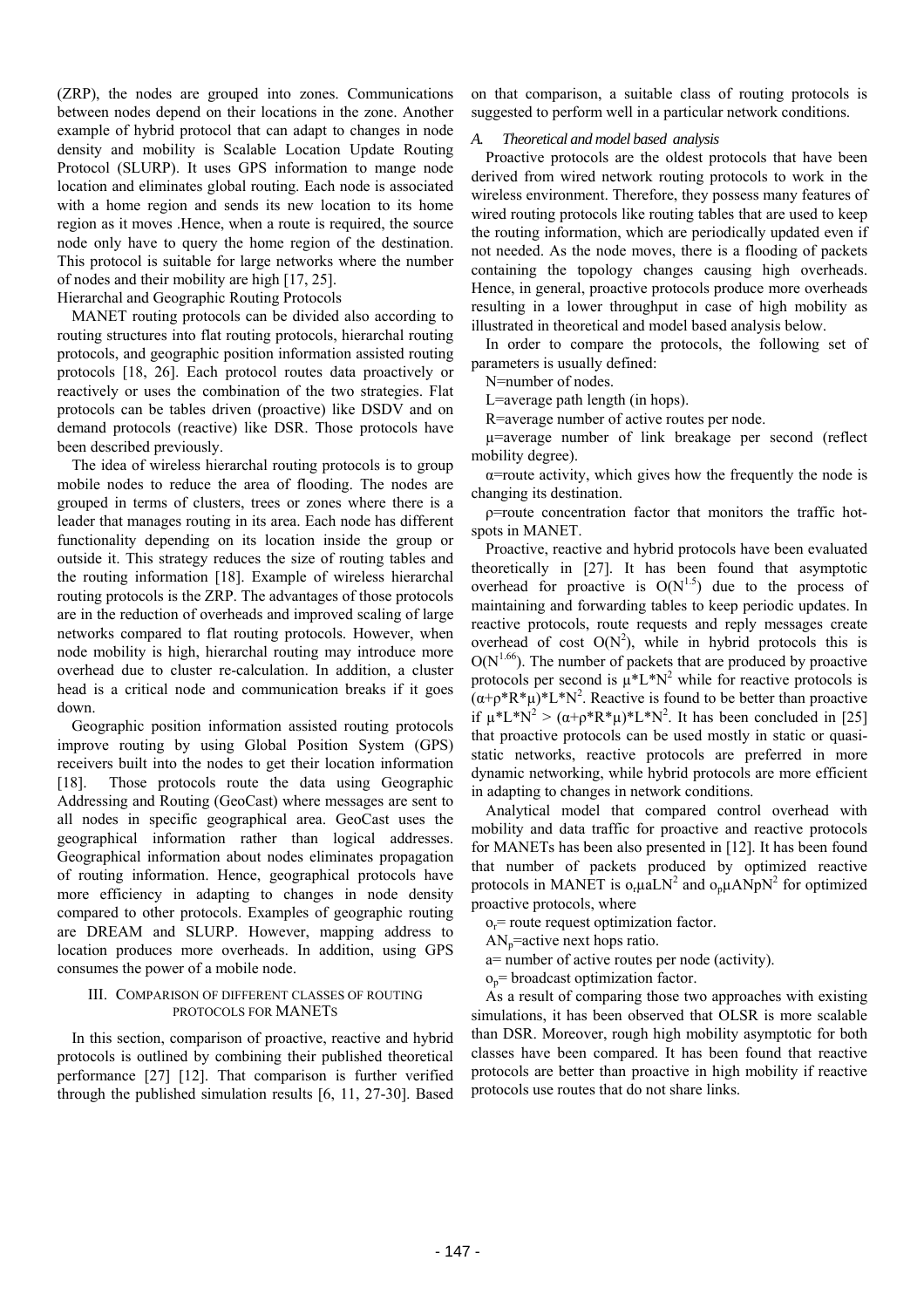Hierarchal routing protocols, geographic position information assisted routing protocols, and hybrid routing protocols are more adaptable to various node destination than flat protocols [17, 18]. In [17], hierarchal routing protocols have been found to be more scalable than flat protocols because they limit the propagation area by structuring the network nodes. However, overheads are increasing with those routing schemes due to location management. Therefore, hierarchal protocols are suitable in scenario like high density but low mobility. Geographic routing protocols also perform well in high density because of the simplicity of location management localized route discovery.

#### *B. Simulation Observations*

MANET routing protocols are commonly evaluated according to performance metrics such as: delay, delivery ratio, and overheads. Delay is the delay of data processing and queuing in intermediate nodes. Delay increases usually as mobility increases in all different classes of routing protocols. The delivery ratio is the ratio of the number of received packets at the destination to the number of packets that are sent by the source node. This ratio usually decreases as mobility increases. The last metric is the overhead consuming the network bandwidth, which is often high as nodes increase their speed. Adaptable protocol to particular scenario of density and mobility has lower delay and overhead and higher delivery ratio. Several simulations have been carried out to compare different protocols from different classes in different scenarios of nodes mobility and density [6, 11, 27-30].

The results of these simulations indicated that proactive protocols have higher overhead than reactive and hybrid protocols in terms of mobility and density while they have smaller delay than reactive ones. On the other hand, reactive protocols have lower delay than hybrid protocols. Although it is noticed that as the density increases and the mobility decreases, the delivery ratio increases. Proactive protocols have better delivery ratio but hybrid protocols have the best delivery ratio. Hence, they perform better in high density networks.

In [30], several simulations of four protocols have been carried out using GloMoSim simulator. These protocols were distance vector (DV), DSR and AODV as reactive protocols, and WRP as proactive protocol. The simulations have been run under different network conditions like different mobility degrees and different nodes density. It has been found that DSR has highest delay, while WRP has the lowest overhead as mobility increases.

To conclude what we have outlined theoretically and from existing simulations, proactive protocols class perform well in network with low mobility nodes. However, this class can adapt different node density, because they include hierarchal and geographical routing protocols. Moreover, hierarchal, geographic and, and hybrid routing protocols, have been more flexible with high density networks. Therefore, they can operate with medium and high density. In medium density and mobility, reactive protocols can work well.

#### IV. SIMULATION MODEL

In this section we present simulations that have been carried out to compare the performances of different protocols from different classes in heterogeneous and homogenous MANET. In homogenous MANETs, all nodes have same capabilities and resources while with heterogeneous MANET different nodes have different resources like transmission range and power saving.

We preformed the simulations using the GloMoSim [31] package. Each simulation run for 900s with different values of seeds. There was a 50-node network on a 1500x300 grid, a 100-node network on a 2200x600 grid, and a 200-node network on a 3000x1000 grid. Random way point was used as mobility model with eight different values of pause times that were 0, 50, 100, 200, 300, 500, 700 and 900. Speeds of the nodes were varied from 1 to 20 m/s. Different traffic loads flows have been created between random pairs of nodes. There were 10 flows from source to destination over 50-node, 110 flows over 100-node and 210 flows over 200-node. Constant Bite Rate (CBR) was used to generate data traffic of rate 4 packets per second. Each packet was 512 bytes and transmitted at 250 ms intervals.

IEEE 802.11 was used as MAC protocol with constant transmission bandwidth of 2Mbps. The transmission power was 15dbm for all nodes in homogenous network. In heterogeneous MANET, nodes have different transmission powers (1-20 dbm) and receiver powers (-81.0 - -110.0 dbm).

The simulations run five different protocols that were DSR, AODV, LAR1, FSR and WRP. Packet delivery ratio (PDR), End-to-End Delay and packet loose percentage, control overhead and hop counts were used as performance metrics of each protocol.

#### V. RESULTS

In this section, we present the results of simulating DSR, AODV, FSR, LAR1 and WRP with different number of nodes within heterogeneous and homogenous networks. DSR, AODV and LAR1 were simulated with 50, 100 and 200 nodes while FSR has simulated with 50 and 100 nodes and WRP with 50 only. This is because FSR and WRP are not scalable to large number of nodes.

Fig 3 (a-e) shows End-to-End delay of each protocol. This graph shows that all protocols behave differently with heterogeneous nodes. The delay with 50 and 100 homogenous nodes are nearly constant. They all have higher delay in heterogeneous MANET comparing with homogenous MANET and with same number of nodes. For example, AODV has delay less than 0.2 with 50 homogenous nodes while it is more than 0.3 with 50 heterogeneous nodes. Also, the delay is extremely high with 200 heterogeneous nodes for all protocols. DSR behaves better in heterogonous MANT than other protocols do where delay is very low except for 200 heterogeneous nodes as shown in Fig3(b). FSR has high delays with 100 nodes for both homogenous and heterogeneous networks as in Fig.3(c). Fig.3 (d) illustrates the delay for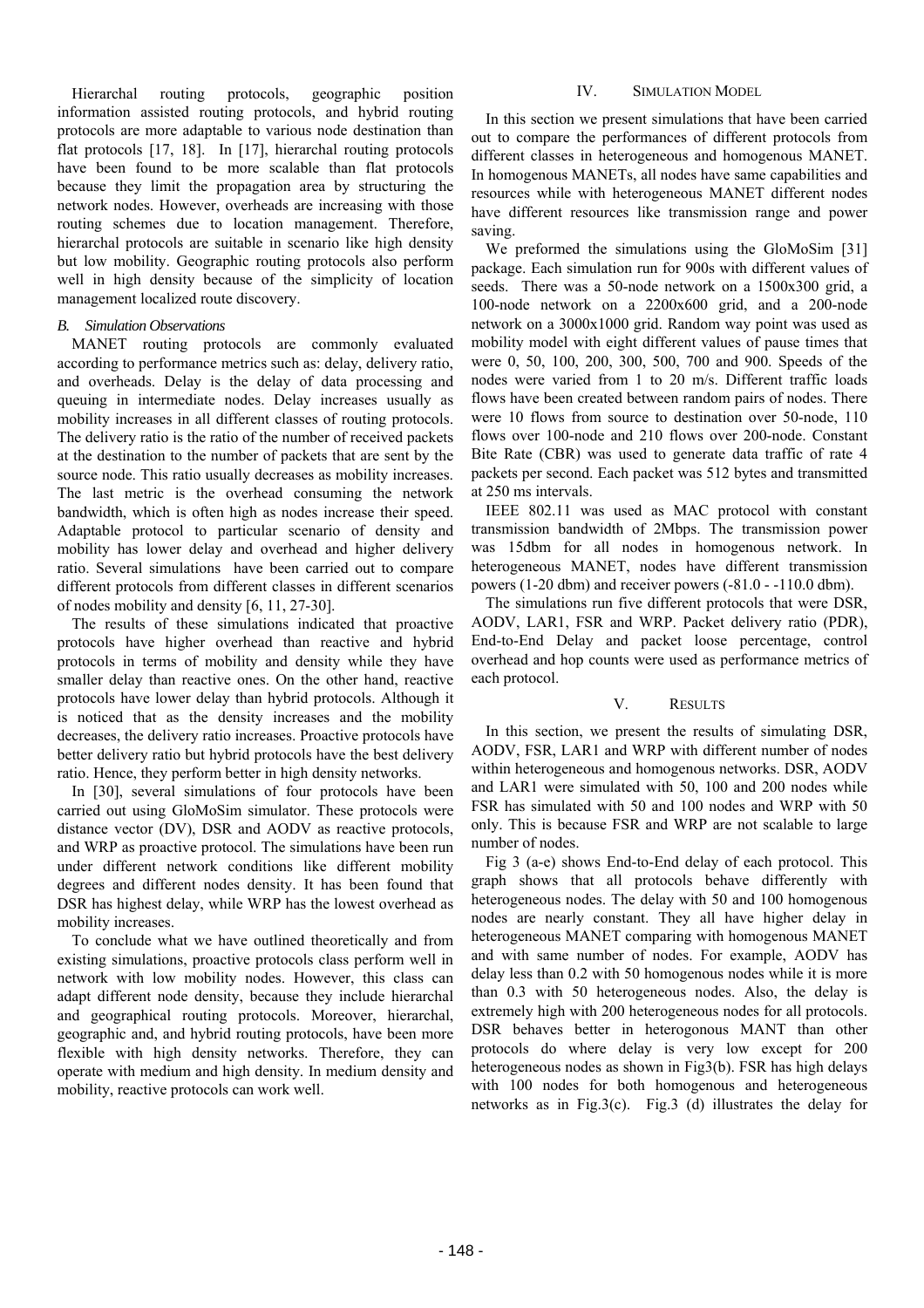LAR1, all delays of different number of nodes in heterogeneous MANET are the highest where it varies from 6 to 10 comparing with other protocols. All these reflect that current routing protocols are not adaptable for heterogeneous nodes.

Fig 4 (a-e) illustrate the packet delivery ratio (PDR) of different protocols with homogenous and heterogeneous networks. PDR of all protocols is nearly 1 in homogenous networking with different number of nodes. It decreases with heterogeneous networking. The difference between the PDR in homogenous and in heterogeneous networks with same number of nodes is higher with proactive protocols like FSR and WRP. This difference is 20% for reactive protocols while it is nearly 60% with proactive protocols. This shows that those protocols do not make use of the different resources that different nodes have it.







(c): End-to-End Delay of FSR for 50 and 100 homogenous and heterogeneous nodes.



(d): End-to-End Delay of LAR1 for 50, 100, and 200 homogenous and heterogeneous nodes.



(e): End-to-End Delay of WRP for 50 homogenous and heterogeneous nodes.

Figure.3. (a-e): End-to-End Delay of AODV, DSR, FSR, LAR1, and WRP for both homogenous and heterogeneous networks.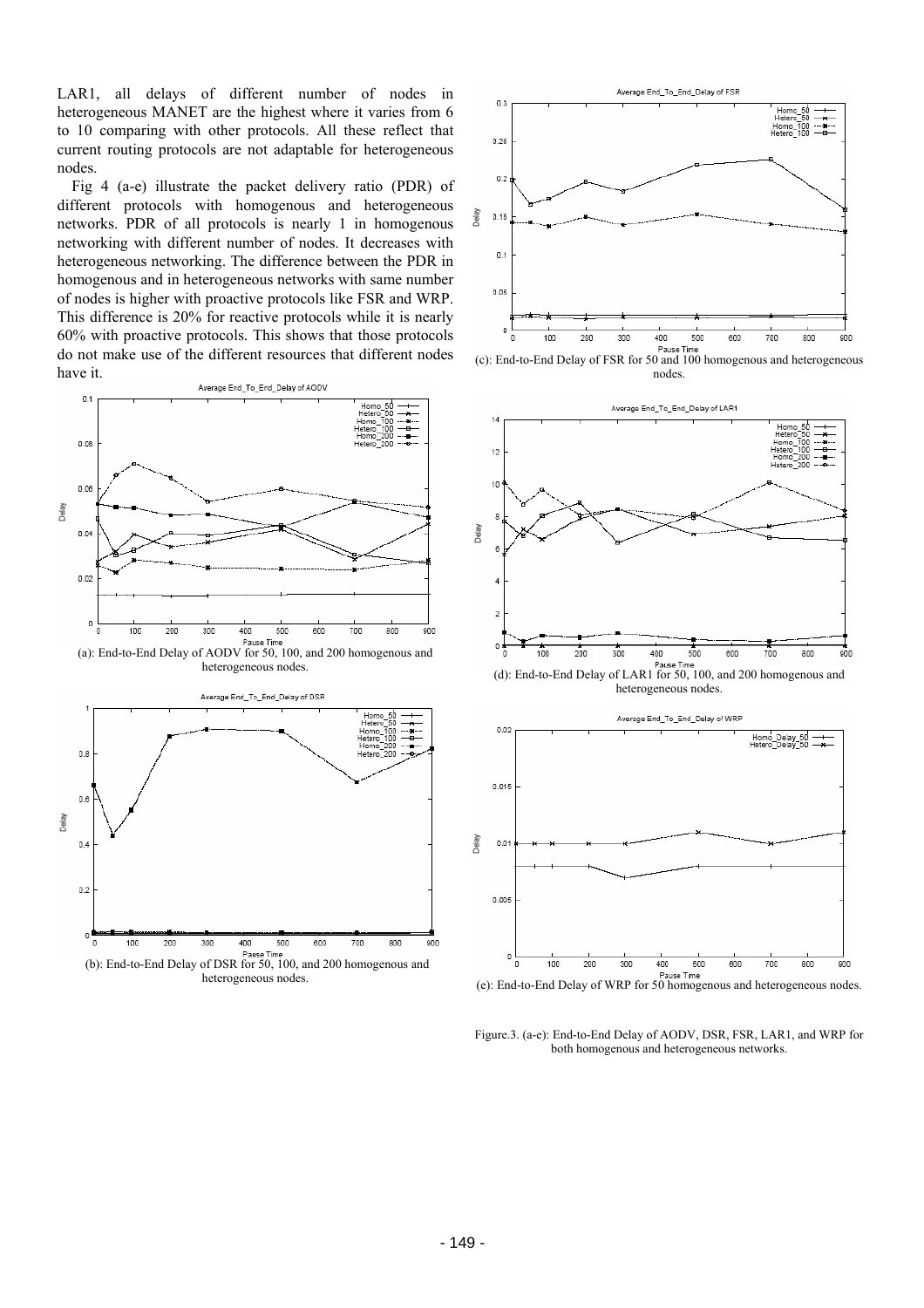Packet loss percentage is illustrated in Fig 5(a-e). In homogenous network, the rate of packet loss is very low compared to heterogeneous networking. Packet loss percentage in heterogeneous networking with reactive protocols is between 20 and 25 while it ranges from 60 to 70 for proactive protocols.

Overheads are illustrated in Fig 6(a-e). Overhead is higher too with heterogeneous networking. 200 nodes with heterogeneous networking has very high overhead with AODV, DSR and LAR1. This illustrates the scalability issue. Proactive protocols as expected have the highest overhead in both homogenous and heterogeneous networking. This is because of periodical updating of routing information.



heterogeneous nodes.



(b): Packet Delivery Ratio of DSR for 50, 100, and 200 homogenous and heterogeneous nodes.



heterogeneous nodes.



(d): Packet Delivery Ratio of LAR1 for 50, 100, and 200 homogenous and heterogeneous nodes.



(e): Packet Delivery Ratio of WRP for 50 homogenous and heterogeneous nodes.

Figure.4. (a-e): Packet Delivery Ratio of AODV, DSR, FSR, LAR1, and WRP for both homogenous and heterogeneous networks.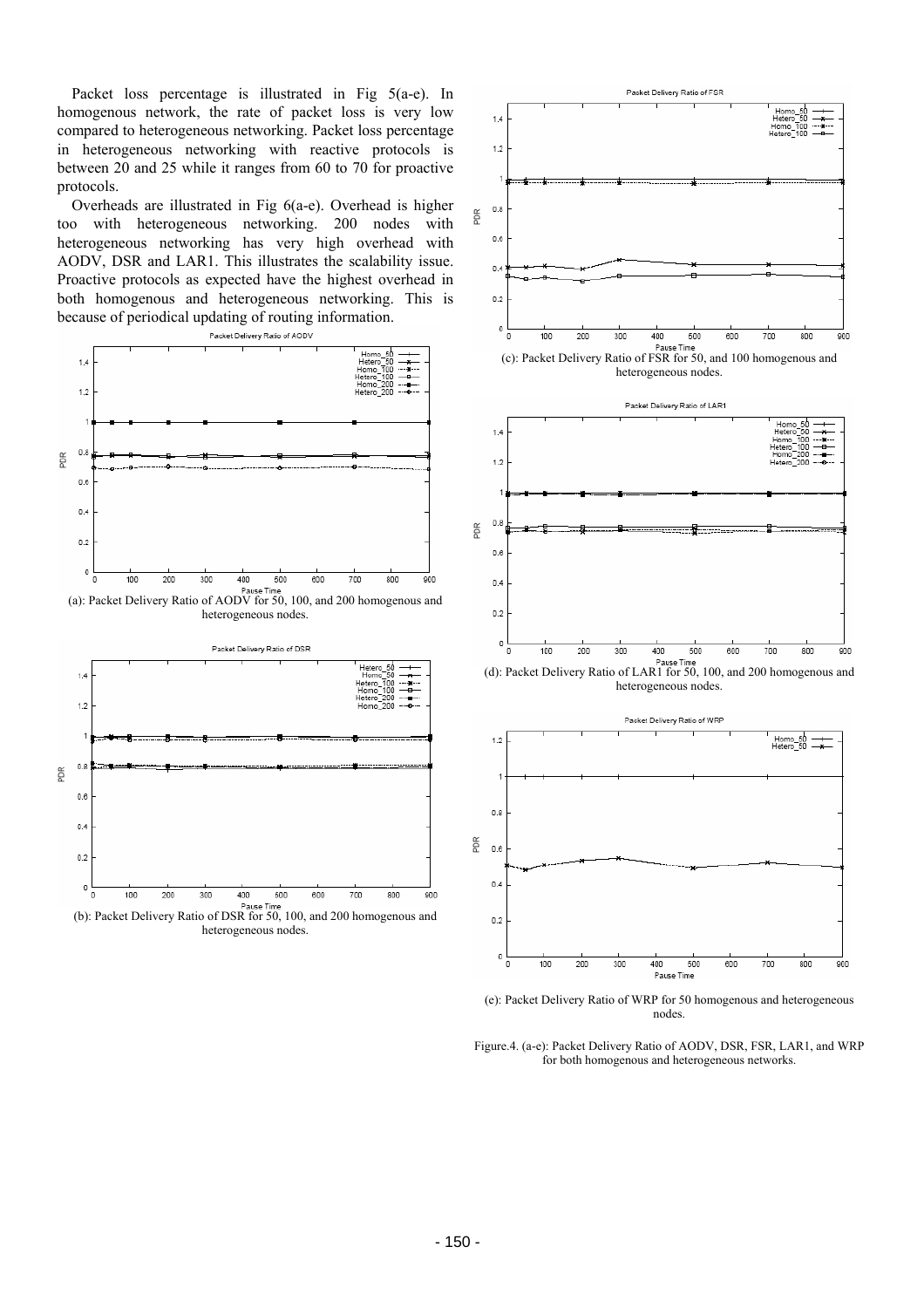Generally, most protocols behave inefficiently and unexpectedly in heterogeneous networks. One of the problems that cause misbehaving is unidirectional link. Some protocols support only bidirectional link between two similar nodes.

Unidirectional link problem is shown in Fig 7, where node B has higher transmission range than node A. Therefore

B includes A in its transmission range while A does not include B. Consequently, the link between B and A is unidirectional from B to A only. However, AODV assumes all links between two nodes are bidirectional which gives incorrect routing information. Therefore, this incorrect information creates large delay and packet loss in heterogeneous networking.

However, in heterogeneous networking, there are nodes which have high transmission range to connect to large number of nodes. Therefore, the number of neighbor nodes increases. Hence, as network size increases, powerful nodes will consume more memory and bandwidth in storing neighbor tables and updating routing information. Therefore, proactive protocols might experience higher percentage of packet losing and lower PDR.



(a): Packet Loss Percentage of AODV for 50, 100, and 200 homogenous and heterogeneous nodes.





(c): Packet Loss Percentage of FSR for 50, and 100 homogenous and heterogeneous nodes.



heterogeneous nodes.



(e): Packet Loss Percentage of WRP for 50 homogenous and heterogeneous nodes.

Figure.5. (a-e): Packet Loss Percentage of AODV, DSR, FSR, LAR1, and WRP for both homogenous and heterogeneous networks.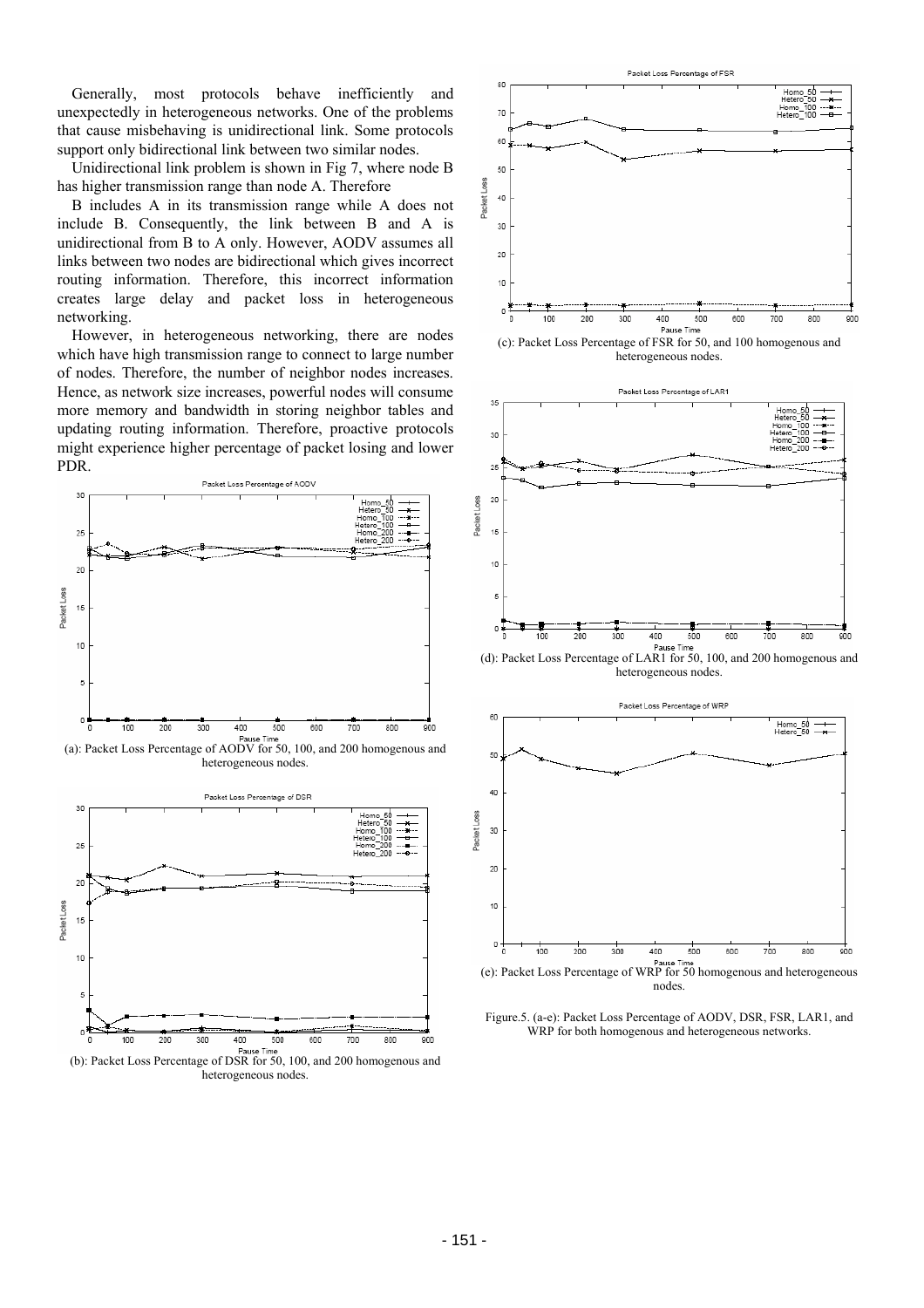

(a): Control Overhead of AODV for 50, 100, and 200 homogenous and heterogeneous nodes.



(b): Control Overhead of DSR for 50, 100, and 200 homogenous and heterogeneous nodes.



(c): Control Overhead of FSR for 50, and 100 homogenous and heterogeneous nodes.





(d): Control Overhead of LAR1 for 50, 100, and 200 homogenous and heterogeneous nodes.



(e): Control Overhead of WRP for 50 homogenous and heterogeneous nodes.



Figure.7: Unidirectional Link Problem in Heterogeneous MANET.

#### VI. CONCLUSION

In Mobile Ad hoc Network (MANET), mobility, traffic and node density are main network conditions that significantly affect the performance of the network. This issue has been reviewed in this paper. In addition, most of current routing protocols assume homogeneous network conditions where all nodes have the same capabilities and resources. Although homogenous networks are easy to model and analysis, they exhibits poor scalability compared to heterogeneous networks, which consist of different nodes with different resources. In this paper, different simulations have been carried out to compare the performance of different routing protocols in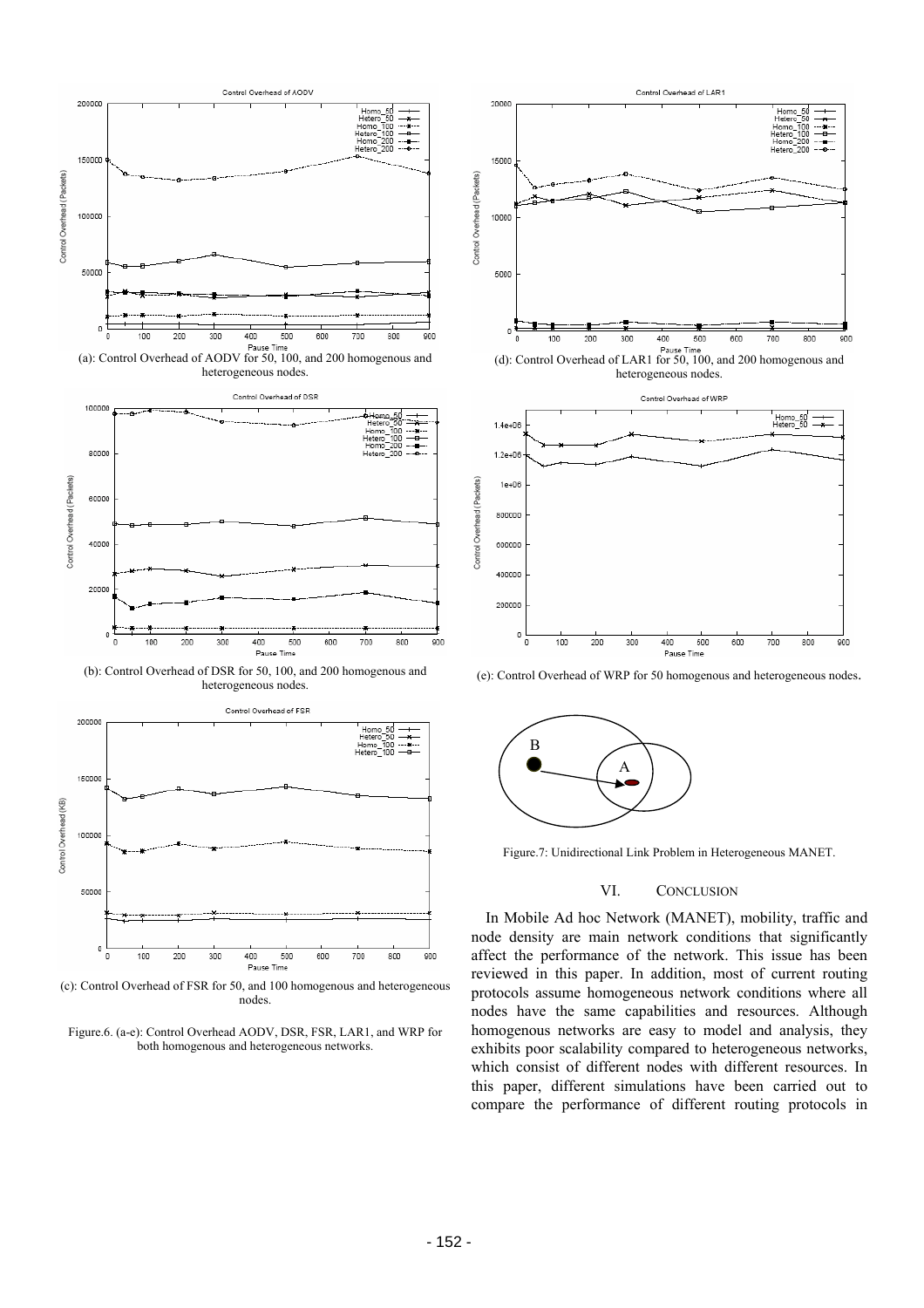homogenous and heterogeneous networks. All simulated protocols misbehave in heterogeneous networks. They also suffer from high delays and achieve very low PDR. Current MANET routing protocols have unidirectional link problem and do not scale well if node density is increasing. This shows that the current routing protocols for MANET are inadaptable for heterogeneous networking. More works needs to be carried out to investigate the problems that rise with routing protocols in heterogeneous networking. In addition, most publications of routing issues in heterogeneous MANET proposed to assign most routing loads to powerful nodes. However, those nodes may create critical problems if they go off-line. Hence, there should be alternative strategies to recover any fault on powerful nodes.

#### **REFERENCES**

- 1. Zhenzhen, Y. and H. Yingbo. *Networking by parallel relays: diversity, lifetime and routing overhead*. 2004.
- 2. Zhenzhen, Y. and H. Yingbo. *Stability of wireless relays in mobile ad hoc networks*. 2005.
- 3. Erik, W., et al., *Improving routing performance in wireless ad hoc networks using cross-layer interactions.* Ad Hoc Netw., 2007. **5**(5): p. 579-599.
- 4. Khan, A.Y., S. Rashid, and A. Iqbal. *Mobility vs. predictive MPR selection for mobile ad hoc networks using OLSR*. 2005.
- 5. Valera, A., W.K.G. Seah, and S.V. Rao. *Cooperative packet caching and shortest multipath routing in mobile ad hoc networks*. 2003.
- 6. Athanasios, B., et al., *A mobility sensitive approach for efficient routing in ad hoc mobile networks*, in *Proceedings of the 9th ACM international symposium on Modeling analysis and simulation of wireless and mobile systems*. 2006, ACM Press: Terromolinos, Spain.
- 7. Mueller, S. and D. Ghosal. *Analysis of a distributed algorithm to determine multiple routes with path diversity in ad hoc networks*. 2005.
- 8. Xiaojiang, D. and W. Dapeng, *Adaptive cell relay routing protocol for mobile ad hoc networks.* Vehicular Technology, IEEE Transactions on, 2006. **55**(1): p. 278-285.
- 9. Ioannis, C., et al., *An Experimental Study of Basic Communication Protocols in Ad-hoc Mobile Networks*, in *Proceedings of the 5th International Workshop on Algorithm Engineering*. 2001, Springer-Verlag.
- 10. Ioannis, C., K. Elena, and E.N. Sotiris, *On the effect of user mobility and density on the performance of protocols for ad-hoc mobile networks: Research Articles.* Wirel. Commun. Mob. Comput., 2004. **4**(6): p. 609-621.
- 11. Per, J., et al., *Scenario-based performance analysis of routing protocols for mobile ad-hoc networks*, in *Proceedings of the 5th annual ACM/IEEE international conference on Mobile computing and networking*. 1999, ACM Press: Seattle, Washington, United States.
- 12. Laurent, V., J. Philippe, and C. Thomas Heide, *Analyzing control traffic overhead versus mobility and data traffic activity in mobile Ad-Hoc network protocols.* Wirel. Netw., 2004. **10**(4): p. 447-455.
- 13. Abolhasan, M., J. Lipman, and J. Chicharo. *A routing strategy for heterogeneous mobile ad hoc networks*. in *Emerging Technologies:*

*Frontiers of Mobile and Wireless Communication, 2004. Proceedings of the IEEE 6th Circuits and Systems Symposium on* 2004.

- 14. Villasenor-Gonzalez, L., G. Ying, and L. Lament, *HOLSR: a hierarchical proactive routing mechanism for mobile ad hoc networks.* Communications Magazine, IEEE, 2005. **43**(7): p. 118-125.
- 15. Du, X. and D. Wu. *Efficient multi-class routing protocol for heterogeneous mobile ad hoc networks*. 2005.
- 16. Wei, L., et al. *DELAR: device/energy/load aware relaying in heterogeneous wireless ad hoc networks*. 2004.
- 17. Abolhasan, M., T. Wysocki, and E. Dutkiewciz, *A review of routing protocols for mobile ad hoc networks.* Elsevier journal of Ad hoc Networks, 2004. **l2**(1): p. 1-22.
- 18. Xiaoyan, H., X. Kaixin, and M. Gerla, *Scalable routing protocols for mobile ad hoc networks.* Network, IEEE, 2002. **16**(4): p. 11-21.
- 19. Shree, M. and J.J. Garcia-Luna-Aceves, *A routing protocol for packet radio networks*, in *Proceedings of the 1st annual international conference on Mobile computing and networking*. 1995, ACM Press: Berkeley, California, United States.
- 20. Gerla, M., *Fisheye state routing protocol (FSR) for ad hoc network*. 2002, IETF Internet Draft
- 21. Royer, E.M. and T. Chai-Keong, *A review of current routing protocols for ad hoc mobile wireless networks.* Personal Communications, IEEE [see also IEEE Wireless Communications], 1999. **6**(2): p. 46-55.
- 22. Perkins, C., E. Belding-Royer, and S. Das, *Ad hoc On-Demand Distance Vector (AODV) Routing*. 2003: RFC Editor.
- 23. Johnson, D., Y. Hu, and D. Maltz, *The Dynamic Source Routing Protocol (DSR) for Mobile Ad Hoc Networks for IPv4*. February 2007: RFC Editor
- 24. Young-Bae, K. and H.V. Nitin, *Location-aided routing (LAR) in mobile ad hoc networks.* Wirel. Netw., 2000. **6**(4): p. 307-321.
- 25. Seung-Chul, M.W. and S. Suresh, *Scalable routing protocol for ad hoc networks.* Wirel. Netw., 2001. **7**(5): p. 513-529.
- 26. Rajmohan, R., *Topology control and routing in ad hoc networks: a survey.* SIGACT News, 2002. **33**(2): p. 60-73.
- 27. Sholander, P., et al. *Experimental comparison of hybrid and proactive MANET routing protocols*. 2002.
- 28. Samir, R.D., et al., *Simulation-based performance evaluation of routing protocols for mobile ad hoc networks.* Mob. Netw. Appl., 2000. **5**(3): p. 179-189.
- 29. Ioannis, C., K. Panagiotis, and Z. Christos, *Routing protocols for efficient communication in wireless ad-hoc networks*, in *Proceedings of the 3rd ACM international workshop on Performance evaluation of wireless ad hoc, sensor and ubiquitous networks*. 2006, ACM Press: Terromolinos, Spain.
- 30. Ashwini, K.P. and F. Hiroshi, *Study of MANET routing protocols by GloMoSim simulator.* Int. J. Netw. Manag., 2005. **15**(6): p. 393-410.
- 31. *Glomosim scalable simulation environment for wireless and wired network systems*. 2003 [cited; Available from: http://pcl.c.ucla.edu/sprojects/glomosim/.